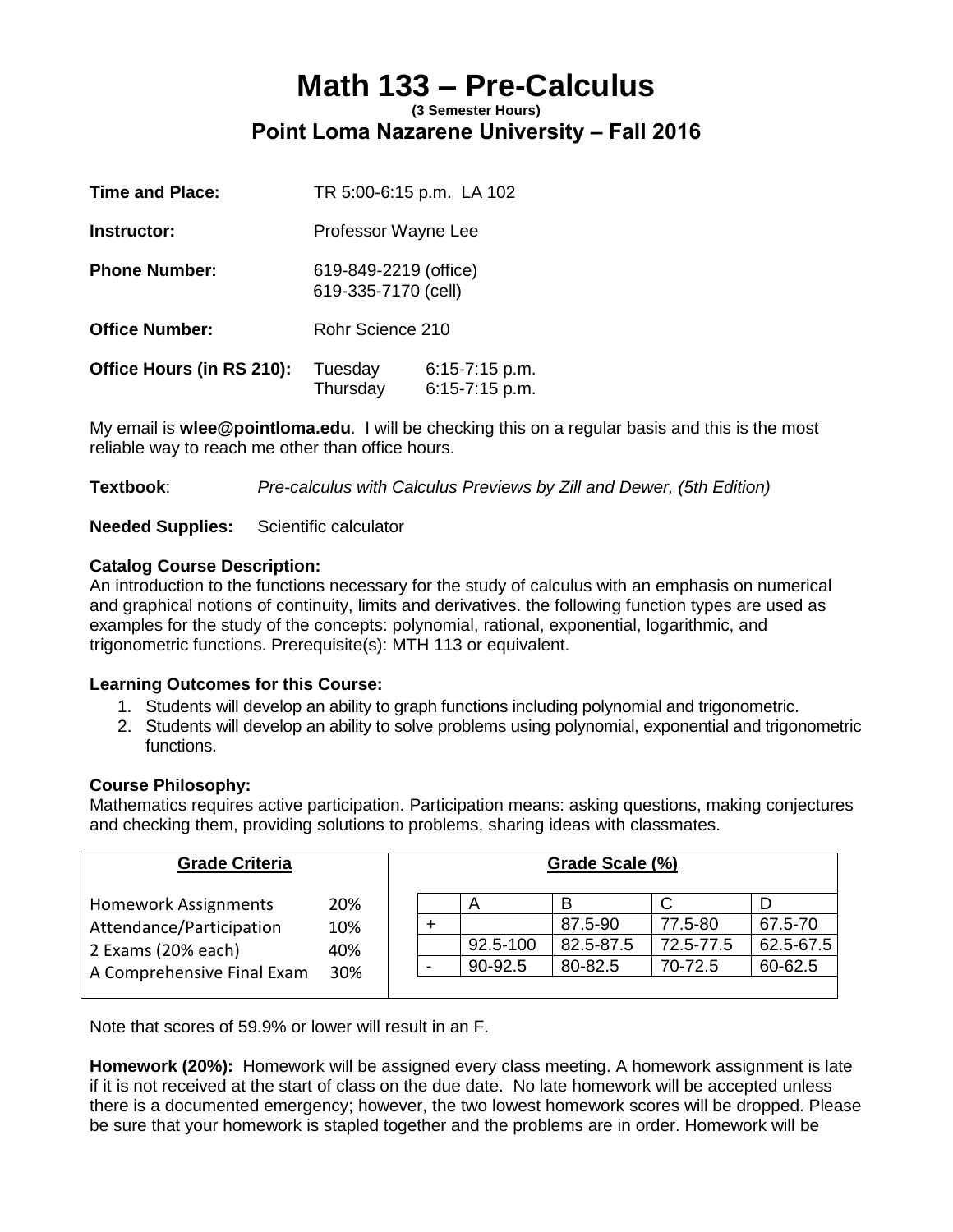scored on a combination of completeness and correctness. A random selection (the same for all people) of the problems will be graded on any homework assignment.

**Tests (20% each) and Final Exam (30%):** Tests and the Final Exam will include problems and questions over material assigned in the text, readings and handouts, as well as material presented in class.

No examination shall be missed without prior consent by me or a well-documented emergency beyond your control. A score of zero will be assigned for an examination that is missed without prior consent or a well-documented emergency beyond your control. The examination schedule is included in the daily schedule. I do not intend to accept excuses such as poor communication with parents, benefactors, sport team sponsors and/or travel agents.

## **Final Exam Date and Time:**

The final exam date and time is set by the university at the beginning of the semester and may not be changed by the instructor. Only in the case that a student is required to take three exams during the same day of finals week is an instructor authorized to change the exam date and time for that particular student.

> **The Final Exam is COMPREHENSIVE Thursday, December 15 th, 2016 from 7:30-10:00 p.m.**

## **Cell Phones:**

Turn off any cell phone, pager or things that are distracting while you are in class. Also, do not text or work on other classes while in class (to do so is disrespectful to me and your classmates) and it is not the best use of class time.

#### **General Advice:**

The key to success in this class is to attend lectures regularly and do your homework. You learn mathematics by doing it yourself. You should expect to spend approximately two hours outside of class for every one hour in class working on homework and going over concepts. When doing homework, please note it is normal to not be able to do every problem correct on the first attempt. Do not be discouraged, instead seek help.

#### **Sources of Help:**

- 1. Me. If you have questions, ask me. See office hours.
- 2. Other classmates. Form study groups! Work together!

#### **University Mission:**

Point Loma Nazarene University exists to provide higher education in a vital Christian community where minds are engaged and challenged, character is modeled and formed, and service is an expression of faith. Being of Wesleyan heritage, we strive to be a learning community where grace is foundational, truth is pursued, and holiness is a way of life.

#### **Department Mission:**

The Mathematical, Information, and Computer Sciences department at Point Loma Nazarene University is committed to maintaining a curriculum that provides its students with the tools to be productive, the passion to continue learning, and Christian perspectives to provide a basis for making sound value judgments.

#### **Attendance:**

Attendance is expected at each class session. In the event of an absence you are responsible for the material covered in class and the assignments given that day.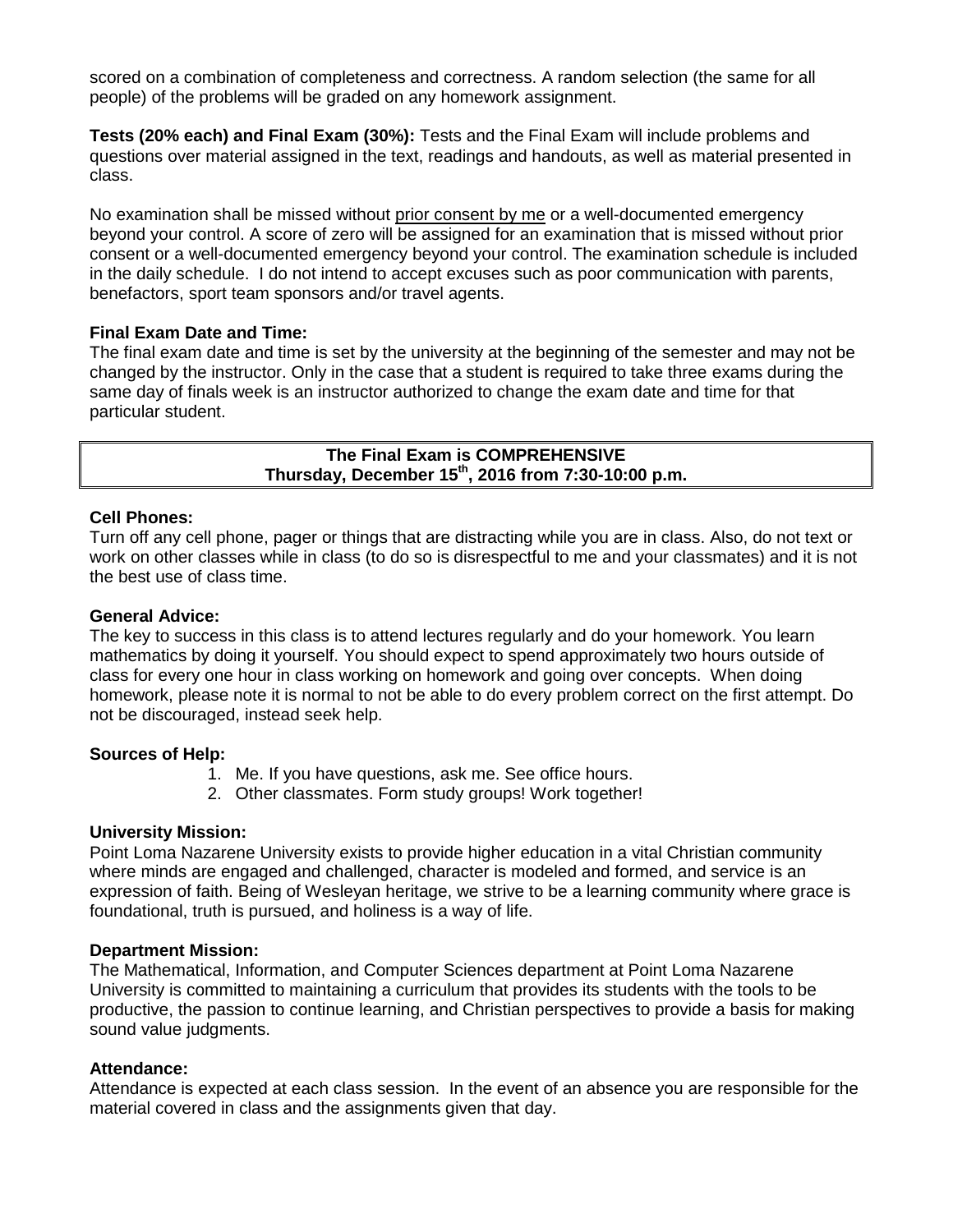Regular and punctual attendance at all classes is considered essential to optimum academic achievement. If the student is absent from more than 10 percent of class meetings, the faculty member can file a written report which may result in de-enrollment. If the absences exceed 20 percent, the student may be de-enrolled without notice until the university drop date or, after that date, receive the appropriate grade for their work and participation. See

[http://catalog.pointloma.edu/content.php?catoid=24&navoid=1581#Class\\_Attendance](http://catalog.pointloma.edu/content.php?catoid=24&navoid=1581#Class_Attendance) in the Undergraduate Academic Catalog.

## **Class Enrollment:**

It is the student's responsibility to maintain his/her class schedule. Should the need arise to drop this course (personal emergencies, poor performance, etc.), the student has the responsibility to follow through (provided the drop date meets the stated calendar deadline established by the university), not the instructor. Simply ceasing to attend this course or failing to follow through to arrange for a change of registration (drop/add) may easily result in a grade of F on the official transcript.

## **Academic Accommodations:**

If you have a diagnosed disability, please contact PLNU's Disability Resource Center (DRC) within the first two weeks of class to demonstrate need and to register for accommodation by phone at 619-849- 2486 or by e-mail at [DRC@pointloma.edu.](mailto:DRC@pointloma.edu) See [Disability Resource Center](http://www.pointloma.edu/experience/offices/administrative-offices/academic-advising-office/disability-resource-center) for additional information. For more details see the PLNU catalog: [http://catalog.pointloma.edu/content.php?catoid=24&navoid=1581#Academic\\_Accommodations](http://catalog.pointloma.edu/content.php?catoid=24&navoid=1581#Academic_Accommodations)

Students with learning disabilities who may need accommodations should discuss options with the instructor during the first two weeks of class.

## **Academic Honesty:**

Students should demonstrate academic honesty by doing original work and by giving appropriate credit to the ideas of others. Academic dishonesty is the act of presenting information, ideas, and/or concepts as one's own when in reality they are the results of another person's creativity and effort. A faculty member who believes a situation involving academic dishonesty has been detected may assign a failing grade for that assignment or examination, or, depending on the seriousness of the offense, for the course. Faculty should follow and students may appeal using the procedure in the university Catalog. See

[http://catalog.pointloma.edu/content.php?catoid=24&navoid=1581#Academic\\_Honesty](http://catalog.pointloma.edu/content.php?catoid=24&navoid=1581#Academic_Honesty) for definitions of kinds of academic dishonesty and for further policy information.

## **Final Exam: Date and Time:**

The final exam date and time is set by the university at the beginning of the semester and may not be changed by the instructor. This schedule can be found on the university website and in th course calendar. No requests for early examinations will be approved. Only in the case that a student is required to take three exams during the same day of finals week, is an instructor authorized to consider changing the exam date and time for that particular student.

#### **Copyright Protected Materials:**

Point Loma Nazarene University, as a non-profit educational institution, is entitled by law to use materials protected by the US Copyright Act for classroom education. Any use of those materials outside the class may violate the law.

#### **Credit Hour:**

In the interest of providing sufficient time to accomplish the stated course learning outcomes, this class meets the PLNU credit hour policy for a three (3) unit class delivered over 15 weeks. Specific details about how the class meets the credit hour requirements can be provided upon request.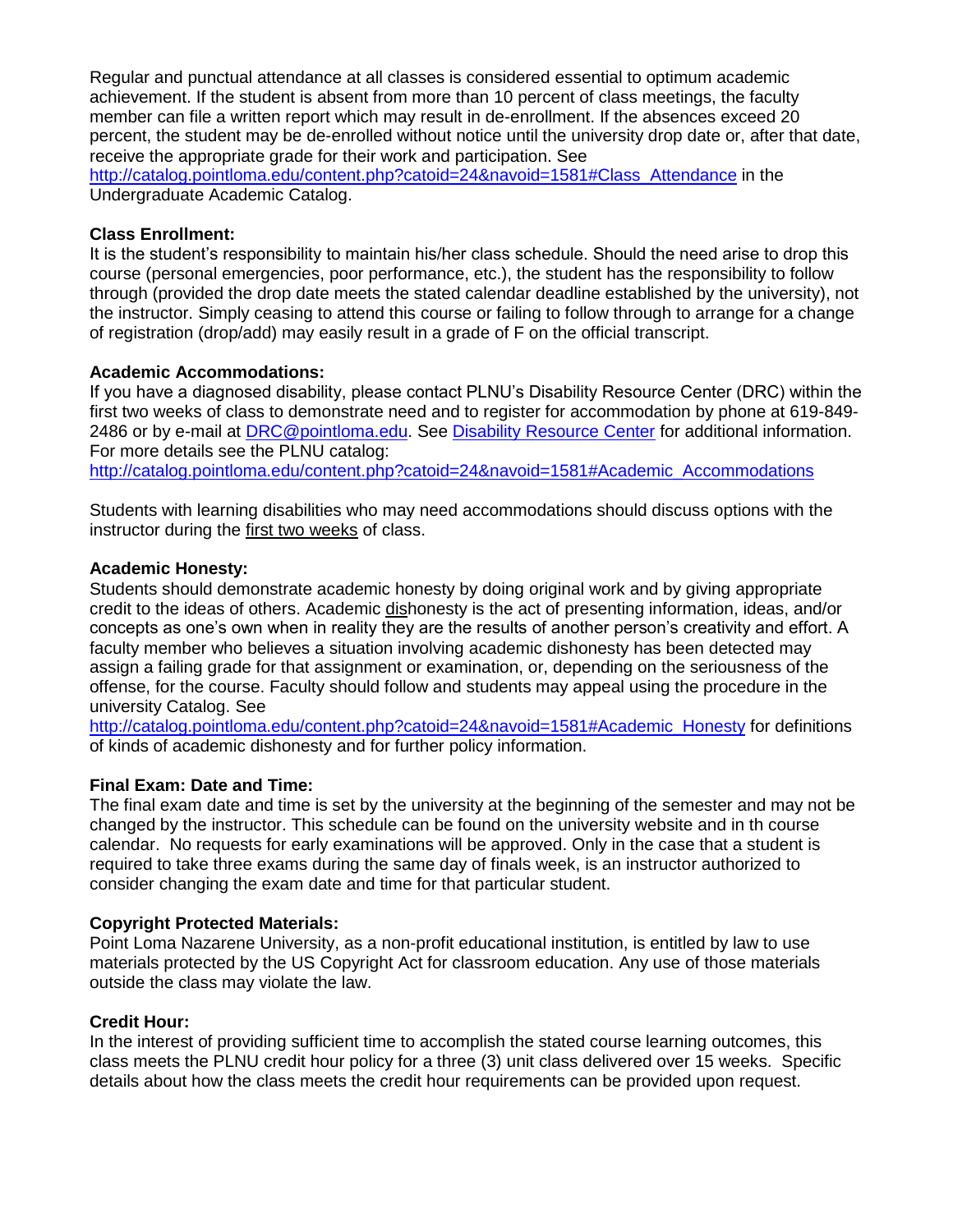## **Class Schedule:**

| Week of                                                                  | <b>Tuesday</b>                  | <b>Thursday</b>              |  |
|--------------------------------------------------------------------------|---------------------------------|------------------------------|--|
|                                                                          | No Class                        | Introduction to the Class    |  |
| August 30                                                                | (Monday Schedule)               | Sections 1.1 and 1.2         |  |
| $\overline{2}$                                                           | Sections 1.3 and 1.4            | Sections 1.4 and 1.5         |  |
| September 5                                                              |                                 |                              |  |
| 3                                                                        | Sections 2.1 and 2.2            | Sections 2.2 and 2.3         |  |
| September 12                                                             |                                 |                              |  |
|                                                                          | Sections 2.4 and 2.5            | Sections 2.5 and 2.6         |  |
| September 19                                                             |                                 |                              |  |
| 5                                                                        | Sections 2.7 and 2.8            | Sections 2.8 and 2.9         |  |
| September 26                                                             |                                 |                              |  |
| 6                                                                        | Sections 3.1 and 3.2            | Sections 3.2 and 3.3         |  |
| October 3                                                                |                                 |                              |  |
|                                                                          | Exam #1                         | Sections 3.4 and 3.5         |  |
| October 10                                                               |                                 |                              |  |
|                                                                          | Sections 3.6 and 4.1            | Sections 4.1 and 4.2         |  |
| October 17                                                               |                                 |                              |  |
| 9                                                                        | Sections 4.3 and 4.4            | Sections 4.4 and 4.5         |  |
| October 24                                                               |                                 |                              |  |
| 10                                                                       | Sections 4.6 and 4.7            | Sections 4.7 and 4.8         |  |
| October 31                                                               |                                 |                              |  |
| 11                                                                       | Sections 5.1 and 5.2            | Sections 5.2 and 5.3         |  |
| November 7                                                               |                                 |                              |  |
| 12 <sup>2</sup>                                                          | Exam #2                         | Sections 5.4 and 6.1         |  |
| November 14                                                              |                                 |                              |  |
| 13                                                                       | Section 6.1 and 6.2             | <b>Thanksgiving Recess</b>   |  |
| November 21                                                              |                                 |                              |  |
| 14                                                                       | Sections 6.3 and 8.1            | Sections 8.1 and 8.2         |  |
| November 28                                                              |                                 |                              |  |
| 15                                                                       | Sections 10.1 and 10.2          | <b>Review for Final Exam</b> |  |
| December 5                                                               |                                 |                              |  |
| 16                                                                       | <b>Comprehensive Final Exam</b> |                              |  |
| Thursday December 15 <sup>th</sup> , from 7:30-10:00 p.m.<br>December 12 |                                 |                              |  |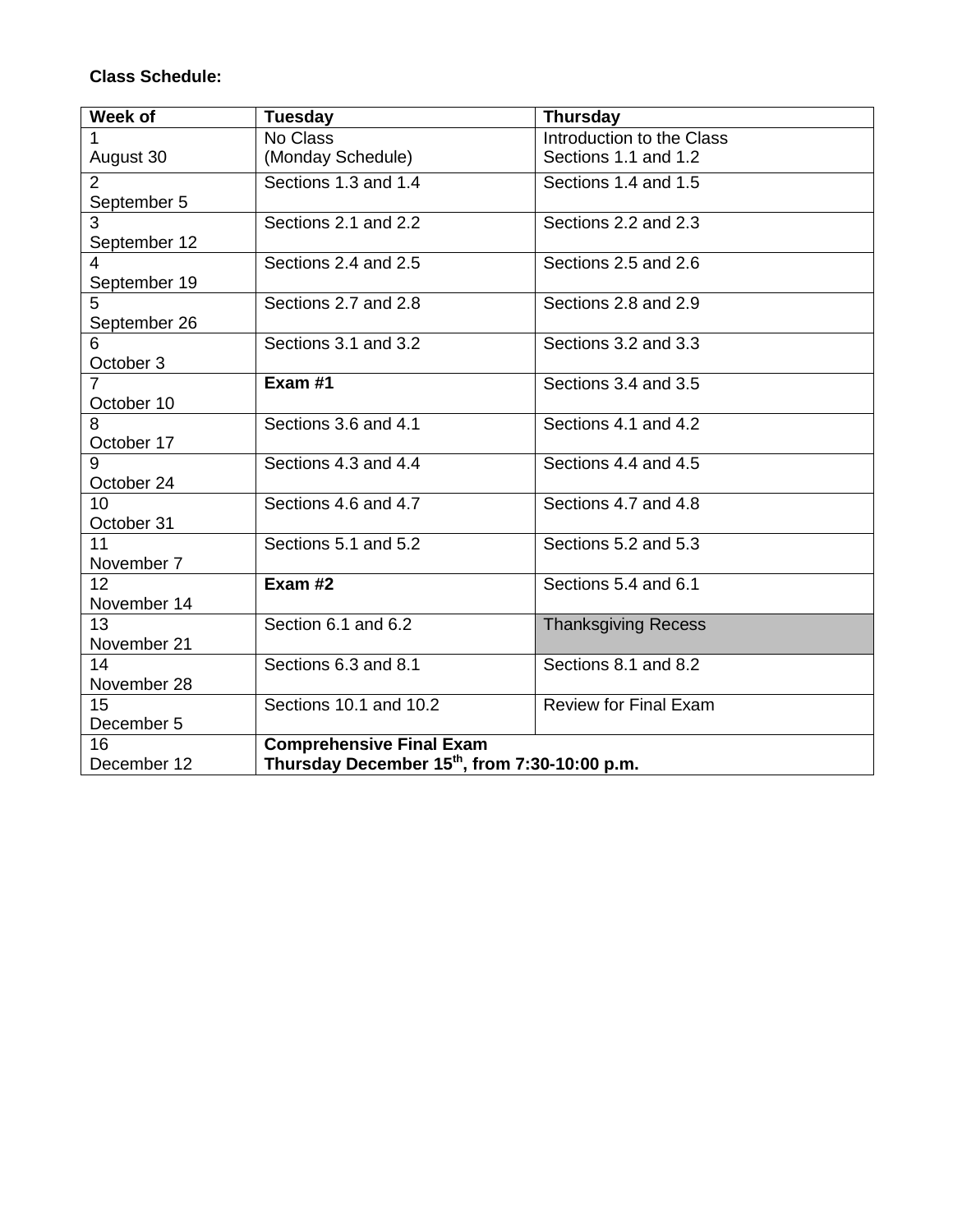# **Homework Assignments:**

| <b>Section</b>   | <b>Problems</b>                                     | <b>Due</b> |
|------------------|-----------------------------------------------------|------------|
| 1.1              | 2, 3, 9, 12, 27, 30, 37, 42, 51, 62                 | Week 2     |
| 1.2              | 3,6,8,9,15,22,23,34,55,57(b)                        |            |
| 1.3              | 2,10,13,22,23,28,29,40,47,55                        |            |
| 1.4              | 5,6,11,12,19,24,29,43,51,63,69,70                   | Week 3     |
| 1.5              | 1, 2, 8, 9, 1317, 21, 27                            |            |
| 2.1              | 3,5,14,17,27,28,39,40,47,56,59,61,63                |            |
| 2.2              | 5, 6, 12, 13, 23-32, 37                             | Week 4     |
| 2.3              | 3,4,7,27,29,33,39,53,55,56                          |            |
| $\overline{2.4}$ | 11, 13, 15, 25, 28, 34, 35, 46, 50                  |            |
| 2.5              | 2, 3, 7, 10, 13, 14, 19, 27, 34, 37, 43             | Week 5     |
| 2.6              | 5,7,9,11,12,31,34,47,48                             |            |
| 2.7              | 3, 4, 5, 7, 9, 17, 21, 24, 43, 44, 45, 57           |            |
| 2.8              | 5,7,11,12,21,26                                     | Week 6     |
| 2.9              | 1,3,5,8                                             |            |
| 3.1              | 23,27,29                                            |            |
| 3.2              | 2,3,12,13                                           | Week 7     |
| 3.3              | 2, 3, 9, 10, 19, 20, 41, 42                         |            |
| $\overline{3.4}$ | 4,5,11,17,31,32,48                                  |            |
| 3.5              | 4,6                                                 | Week 8     |
| 3.6              | 3,7,8,27,29,37,38                                   |            |
| 4.1              | 2, 3, 5, 10, 14, 15, 17, 18, 28, 31, 39, 59, 60, 82 | Week 9     |
| 4.2              | 2, 3, 12, 13, 27, 28, 37, 41, 42, 29, 50            |            |

All Homework is due on Tuesday on the listed week at the beginning of class.